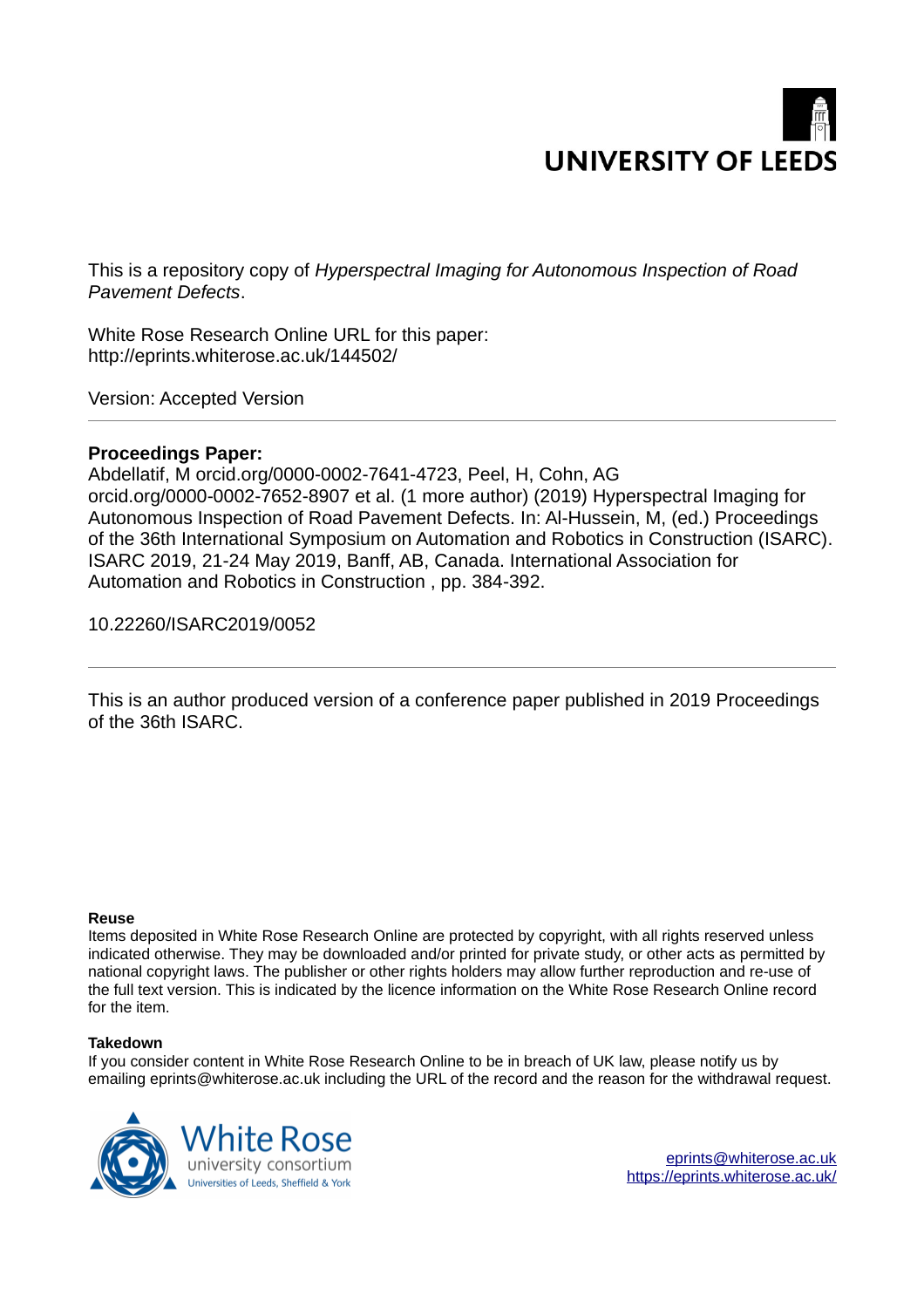# **Hyperspectral Imaging for Autonomous Inspection of Road Pavement Defects**

**M. Abdellatif***<sup>a</sup>* **, H. Peel** *<sup>a</sup>* **, A. G. Cohn***b*,*<sup>c</sup>* **and R. Fuentes***<sup>a</sup>*

<sup>a</sup>School of Civil Engineering, University of Leeds  $b$ School of Computing, University of Leeds, LS2 9JT, The United Kingdom <sup>c</sup> Tongji University, China E-mail: m.abdellatif, cnhap,ag.cohn, r.fuentes@leeds.ac.uk

## **Abstract -**

**Autonomous inspection of roads is gaining interest to improve the efficiency of road repair and maintenance. In this paper we will be showing the potential for using Hyper Spectral Cameras, HSC, to identify road defects. The key idea of this paper is that cracks in the road show the interior material of road pavement which have different chemical composition from the surface materials due to surface wear. Material changes of the road surface give rise to a spectral signature that can be easily detected in HSC images. This condition facilitates the detection of cracks and potholes, which can be difficult if working in the visible spectrum domain only. We report on experiments with a HSC to identify the road material changes and their association to cracks and potholes. A new metric is devised to measure the amount of metal oxides and associate its absence to the appearance of cracks. The metric is shown to be more discriminative than previous indicators in the literature.**

#### **Keywords -**

**Road crack detection; Pavement defect inspection; Hyperspectral Imaging; Autonomous road inspection.**

# **1 Introduction**

Detection of road cracks from images is difficult since cracks are dark, only have few features and hard to distinguish from road texture [1]. As a result, state of art road crack detection systems suffer from low recall and high false positive rates as reported by [2] [3]. Hyper Spectral Cameras, HSC, are considered in this paper in search for more discriminative clues for crack detection. HSC are used to measure typically spectral range of 350nm-2500nm which contains spectra beyond the human vision range (400nm-700nm). Hyperspectral imaging, though relatively expensive and developed mainly for satellite and scientific imaging, is now becoming affordable and can be exploited for city road monitoring. HSC can be used to identify changes of surface materials if it has a unique spectral signature. Our interest is to exploit HSC fitted on drones for road and infrastructure

surface inspection to detect cracks and anomalies.

Hyperspectral imaging, HSI, has been used previously to classify road conditions from satellite images [4] [5] [6] [7] [8]. The research was intended to classify road conditions in general and the spatial resolution can not detect road cracks or defects. Only few papers considered the detection of pavement cracks based on hyperspectral data [1] [9] [10] . In such case HSC were fitted on drones of low altitude flights to have higher spatial resolutions to enable observing cracks. The previous studies considered using descriptors of the spectrum such as the VIS2 (intensity difference between 830nm and 490nm-showing metal oxide content) and Short Wave Infra Red, SWIR (Intensity difference between 2120nm and 2340 showing hydrocarbon content). The metrics measure the rise and decay of spectral response curve at the wavelength regions for metal oxides and hydrocarbon which usually characterizes road conditions. These metrics have also been linked [11] to the Pavement Condition Index, PCI,(A standard metric by ASTM D6433 and D5340, used to indicate the condition of road pavement and ranges 0-100) and is usually computed using visual surveys [5].

In this paper, a new spectral descriptor is proposed to describe the spectra of road pavement and, in particular, assist the search for cracks. New roads are mainly composed from minerals and hydrocarbons, while deteriorated roads show more metal oxides on their surfaces [5]. The regions sensitive to both metal oxides and minerals are shown in Figure 1. The hypothesis of this paper is that cracks have a different chemical composition as shown schematically in Figure 2 and therefore, present a unique spectral response. That response can be used to distinguish cracks from normal road surface material. A novel metric is proposed to measure the content of metal oxides from the spectra and associate its depletion to the appearance of road anomalies or cracks.

This paper is structured as follows: The next section outlines the relevant work in road condition analysis using hyper-spectral imaging, then, the new algorithm is described in detail in section 3. The experiments and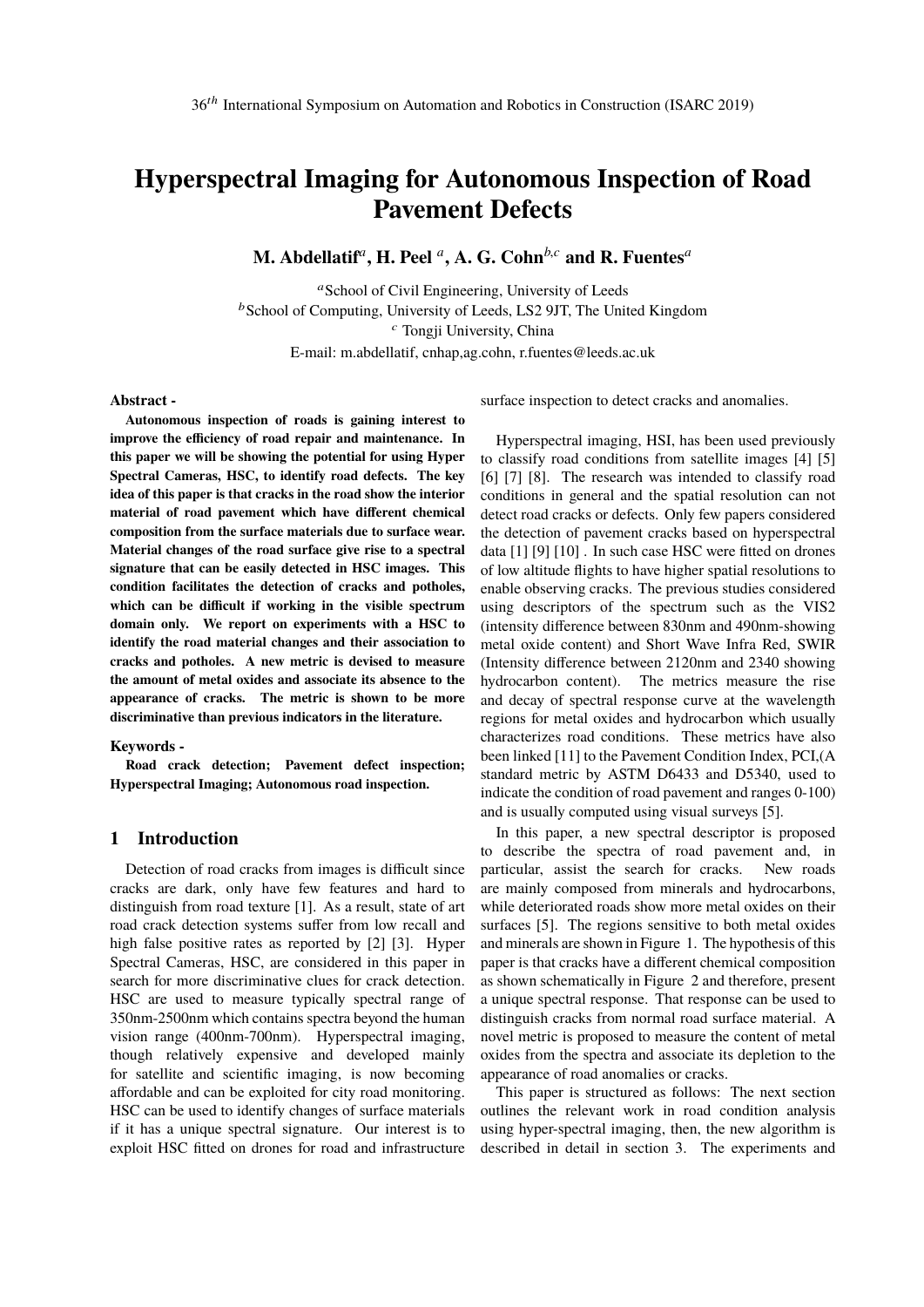results on real road conditions are described and discussed in section 4, whilst conclusions are drawn in section 5.

# **2 Related Work**

Hyper-Spectral Imaging, HSI has been used in space and satellite cameras for remote sensing and analysis of natural resources and several other forestry and agricultural applications [12]. Some applications have used HSI as a tool for detecting forgery in art work [13]. It have also been used for art work authentication and for crack detection in paintings [14]. There is currently an increasing interest in the application of HSC with UAV to monitor the conditions of city roads, see [12] for a review of UAV based sensors. A simple UAV system was described in [15] for application in forestry and agriculture.

Several basic problems are still inherent in the use of HSI and infra red imagery. One is the need to measure the illumination colour, online rather than with a single measurement before using the sensor as is the current practise [16]. Another basic problem is blurred edges [12], since it severely affect the measurements due to spectral aberrations on edges and several studies have focused on de-blurring edges [17] [18].

Spectral mixing also occurs since one pixel of a satellite camera may represent more than five metres of different materials on earth. Hyperspectral un-mixing is useful for satellite images since it can improve the resolution and show different material contents. This effect is less significant when the camera is used at close range to surfaces. Hyperspectral images have been processed by super-resolution systems through different successful methods and reported to improve the spatial detection of target in typical 4 m resolution satellite images. [19] However, the issue of compromise between the spatial and spectral scale in hyperspectral imaging is critical and was the subject of extensive research in remote sensing [6] [20]. Table 1 summarizes the major works in the literature and their significant features. The table shows three categories of research namely: basic problems, physics-based solutions and pure learning approaches.

#### **2.1 Physics-based approaches**

Several spectral descriptors were developed in spectral and spatial domains for the classification and object detection in hyperspectral images [9] [18] [20] [21] . Approaches to associate the spectra of roads monitored from satellite with road conditions in general (not for crack detection) have been reported in [4] [10] . The simplest spectral descriptors were devised to measure the rise and decay of spectral response curves for road materials in the full spectral range of typical HSC that is (400nm-2500nm). The spectral descriptors are known as VIS2 and SWIR ratios [10]. The ratios were used as metrics for a material with the following definition [8]:

$$
VIS2Difference = Iλ=830nm - Iλ=490nm
$$
 (1)

$$
VIS2_{Ratio} = \frac{I_{\lambda=830nm}}{I_{\lambda=490nm}}
$$
 (2)

where *I* is the intensity of light and  $(\lambda)$  is the wavelength in nano-metre, nm. The ratio SWIR is defined as:

$$
SWIR = I_{\lambda=2120nm} - I_{\lambda=2340nm} \tag{3}
$$

It should be noted that the metric VIS2 is termed as a ratio in the literature, while it is mathematically a difference. Therefore, we preferred to define it as two metrics, namely the difference and the ratio.

The frequency domain has been exploited to derive spectral metrics. A spectral similarity measure was suggested [22] using the magnitude values of the first few low-frequency components for spectral signature. Harmonic analysis was also used to describe the spectral reflectance and recognize objects [23].

The design of a spectral descriptor requires a compromise between accuracy and simplicity. It seems that a precise descriptor is required, which is easy to compute and encapsulates all the precious information obtained from the camera spectra. This was highlighted in [6] where they discussed whether Hyperspectral imaging with huge number of spectral bands is really required rather than using a limited number of bands, in a multi-spectral imaging fashion, at a much reduced cost.

#### **2.2 Pure learning approaches**

Deep learning and convolutional neural networks have been used in a purely learning approach to identify features in both spectral and spatial domains. Classification from a training set, such as the work reported by [24] [25]. The work in this category is interesting, especially for unsupervised classification, since there is a limited set of labelled data for training in general. It is also challenging due to the huge computational complexity of deep learning added to the complexity of the spectral cube typical for HSI [26]. Feature mining had also been reported to learn discriminative features from datasets through feature selection and reduction methods [27].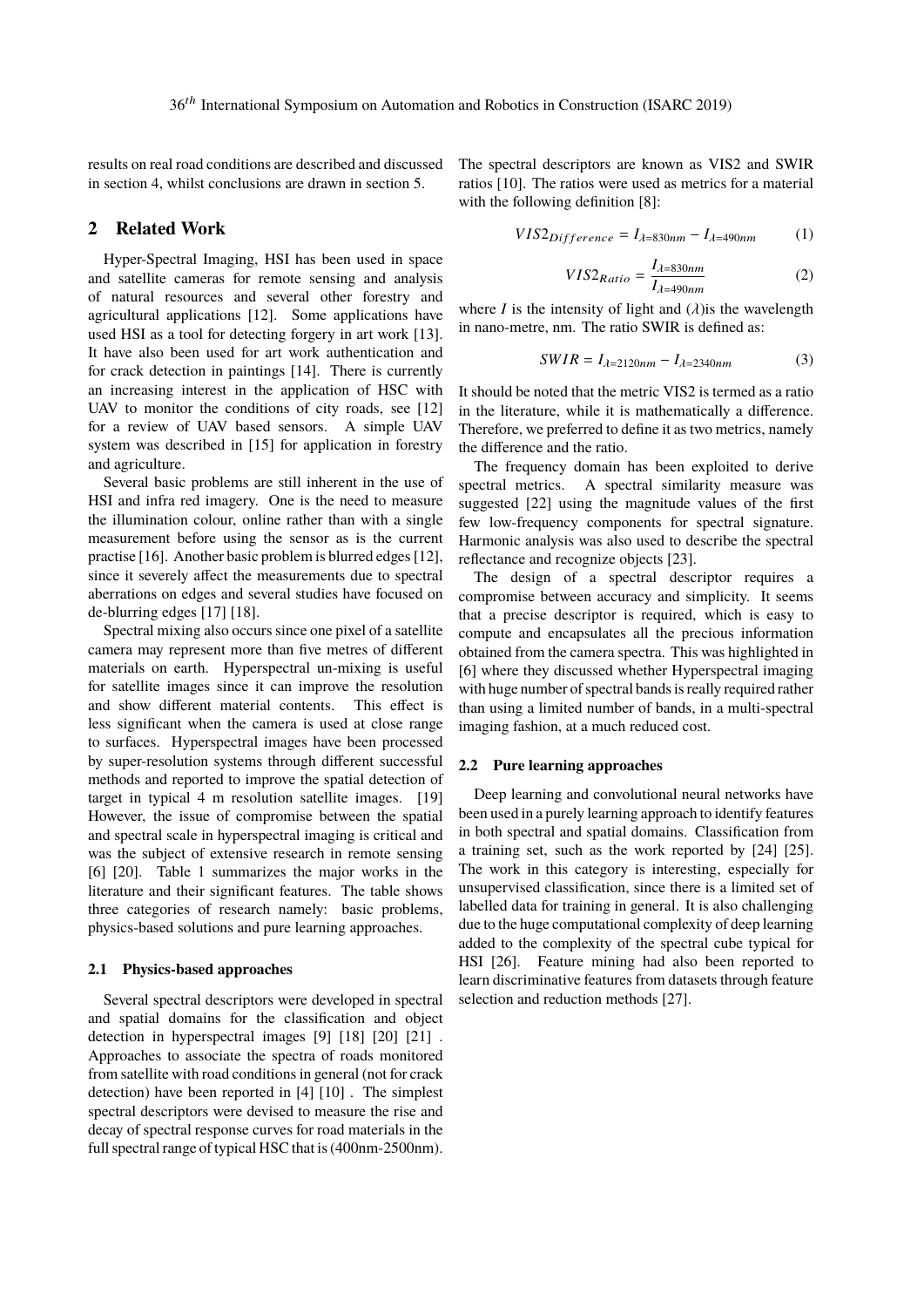| Category      | <b>Authors</b>                 | <b>Description</b>                                                                                                        | <b>Resolution</b> |
|---------------|--------------------------------|---------------------------------------------------------------------------------------------------------------------------|-------------------|
| <b>Basic</b>  | Li et al $[17]$                | Deblurring and spectral segmentation for material identification                                                          | 3.7 <sub>m</sub>  |
| <b>Basic</b>  | Lanaras et al. [20]            | Study of hyperspectral super resolution problem                                                                           | 3.7 <sub>m</sub>  |
| <b>Basic</b>  | Khan et al. $[16]$             | Illuminant estimation in Multispectral imaging                                                                            | 3.7 <sub>m</sub>  |
| <b>Basic</b>  | Simoes et al.[19]              | A formula for Hyperspectral image super resolution to improve<br>spatial detection of satellite images                    | 3.7 <sub>m</sub>  |
| Physics-Based | Jengo et al. [9]               | Road condition assessment and detecting potholes. Used VIS2<br>and SWIR ratios as indicators.                             | 0.5 <sub>m</sub>  |
| Physics-Based | Herold et al. [5]              | Road condition mapping using UAV and report good correlation<br>between VIS2 ratio and PCI                                | 1 <sub>m</sub>    |
| Physics-Based | Noronha et al. [6]             | Road extraction and pavement condition evaluation from HSI,<br>Recommended using fewer bands for efficient discrimination | $2.5 - 4.0$ m     |
| Physics-Based | Mohammadi <sup>[8]</sup>       | Road classification using several spectral description functions                                                          | 4m                |
| Physics-Based | Wang et al. [22]               | Frequency analysis for HSI clasification and proposed spectral<br>similarity measure as a spectral indicator              | 3.7 <sub>m</sub>  |
| Physics-Based | Khuwuthyakorn et al.<br>$[23]$ | used harmonic analysis for spectral affine invariant descriptor for<br><b>HSI</b>                                         | 3.7 <sub>m</sub>  |
| Physics-Based | Carmon et al.[4]               | Map road skid resistance (friction) to spectrum indicators and<br>mentioned problem of atmospheric correction             | 1 <sub>m</sub>    |
| Physics-Based | Liang [7]                      | Detailed study of spectral spatial feature extraction for HSI image<br>classification                                     | 3.7 <sub>m</sub>  |
| Pure Learning | Gao et al. [24]                | HSI classification using $\overline{CNN + Multiple}$ feature learning for<br>better class labelling                       | 3.7 <sub>m</sub>  |
| Pure Learning | Liu et al. $[25]$              | Active Deep learning classification in HSI using weighted<br>incremental dictionary algorithm                             | 3.7 <sub>m</sub>  |
| Pure Learning | Zhao, W. and Du, S.<br>$[26]$  | Deep learning approach for dimensional reduction and feature<br>extraction for classification                             | 3.7 <sub>m</sub>  |

# **Table 1: Summary of Relevant Work**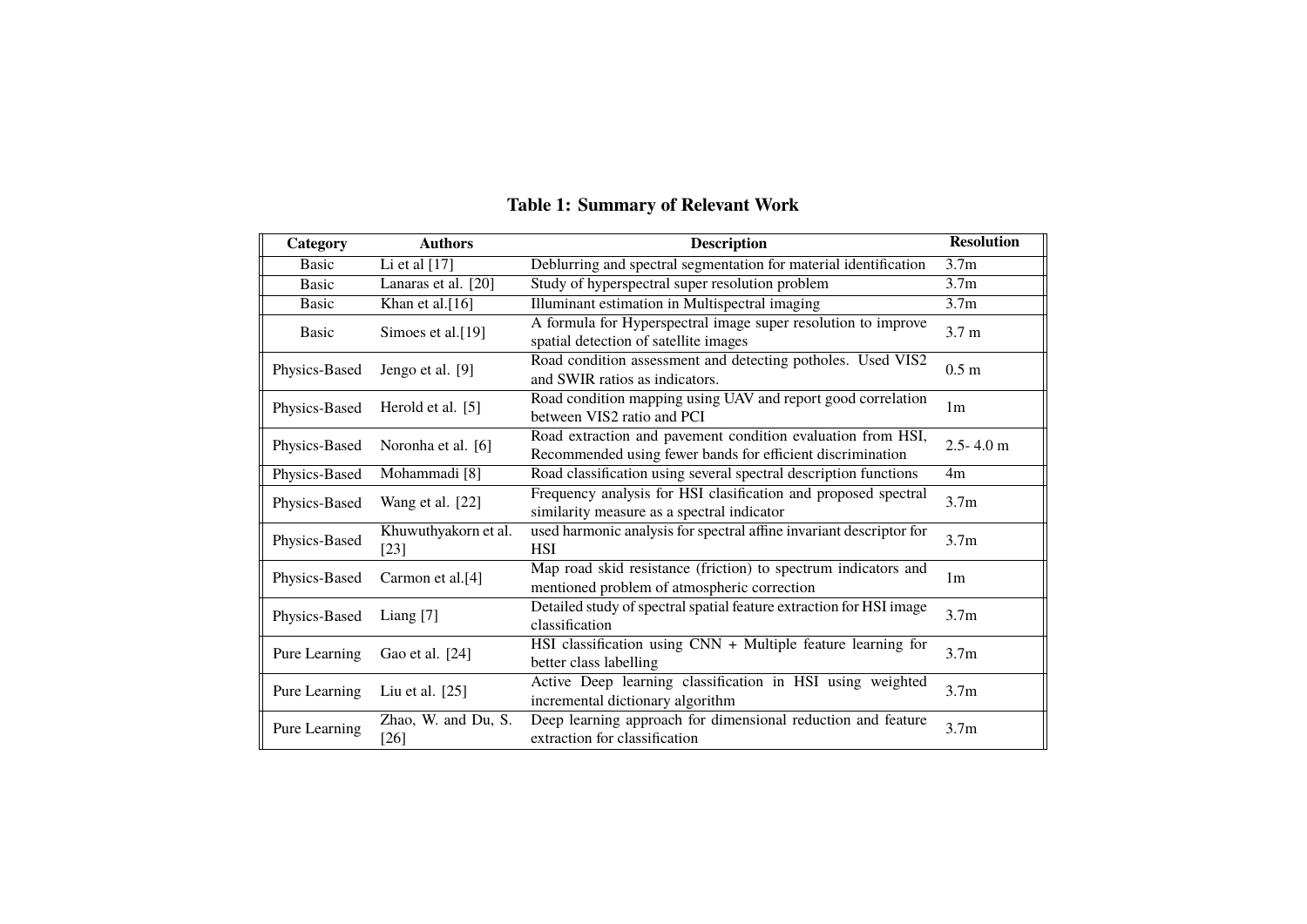### 36th International Symposium on Automation and Robotics in Construction (ISARC 2019)



Figure 1: Spectral response and regions for describing pavements.



Figure 2: Schematic diagram showing the cross sectional view in a road pavement crack.

## **3 The New Descriptor**

A typical response curve from HSC is shown in Figure 1; the camera used is working in the Visible and Near Infra Red, VNIR spectral range. That means the spectral range that can be of interest for road material change detection, and hence cracks, is the range showing metal and iron oxide in particular. The response in the VNIR range changes significantly for road based on age and wear as reported in several studies (e.g., [6] [8] [28]).

The main idea is explained schematically in Figure 2. The crack shows the internal pavement material which is different in composition from the road surface due to surface wear. The surface usually reflects light similar to metal oxides because of gravel pigments and loss of the bonding asphalt rich in hydrocarbon and oil.

In the previous work, only the intensity at two spectral bands was used to derive the VIS2 ratio. The new descriptor relies on the observation from Figure 3, that the slope is different between cracks and normal surfaces in the range 450-550nm. In this paper, the approximate line that



Figure 3: Method of computing the angle  $\phi$  from spectral response.

represents the spectrum in the region between 450nm and 550nm is found. The slope, *S*, of a line is computed using the least squares method in the range [450nm - 550nm]. The angle of the line from the horizontal axis is then found through the following equation:

$$
\phi = \arctan(S) \tag{4}
$$

The reason to select the range (450nm-550nm) is that it is representing the change of metal oxides in response. It is observed in Figure 4 of the spectral response that this particular region is almost straight without curves. This justification is proved empirically through the experiments.

There is an assumption that the surfaces are clean because the spectral response depends on the surface condition. Fortunately, the weather in the UK is often rainy, which increases the probability that road surfaces will be clean from dust and other metal oxides that may impair the crack detection.

The application for road inspection also requires low sensitivity to illumination colour because in real outdoor situations, the illumination colour will continually change. This issue will not be covered here and we will rely on measuring the illumination with the standard grey patch before measurement with the assumption that illumination is not changing after the calibration.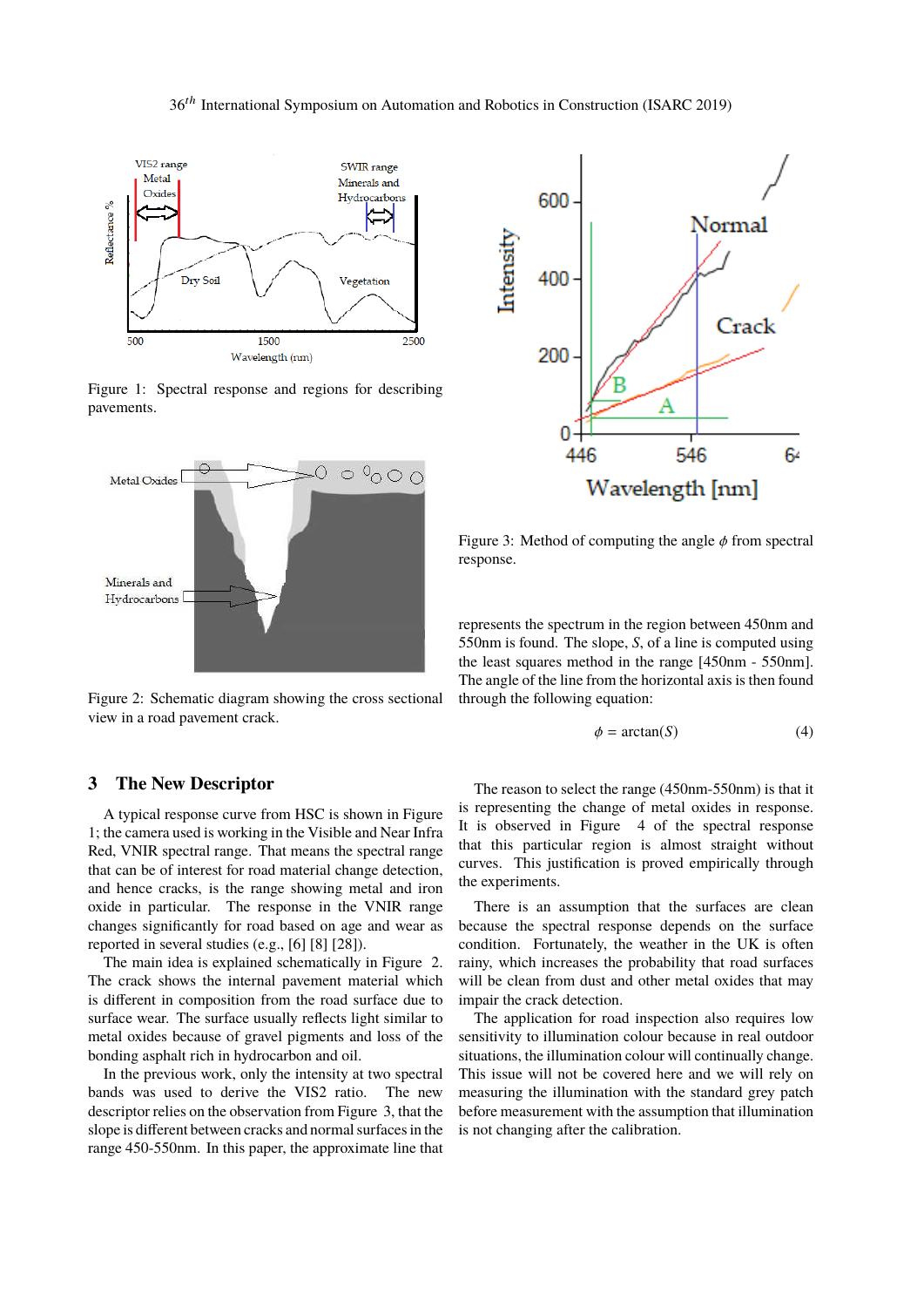

Figure 4: Sample HSC images of pavements (left) and their spectral characteristics (right) inside the regions marked by coloured squares in the HSC images.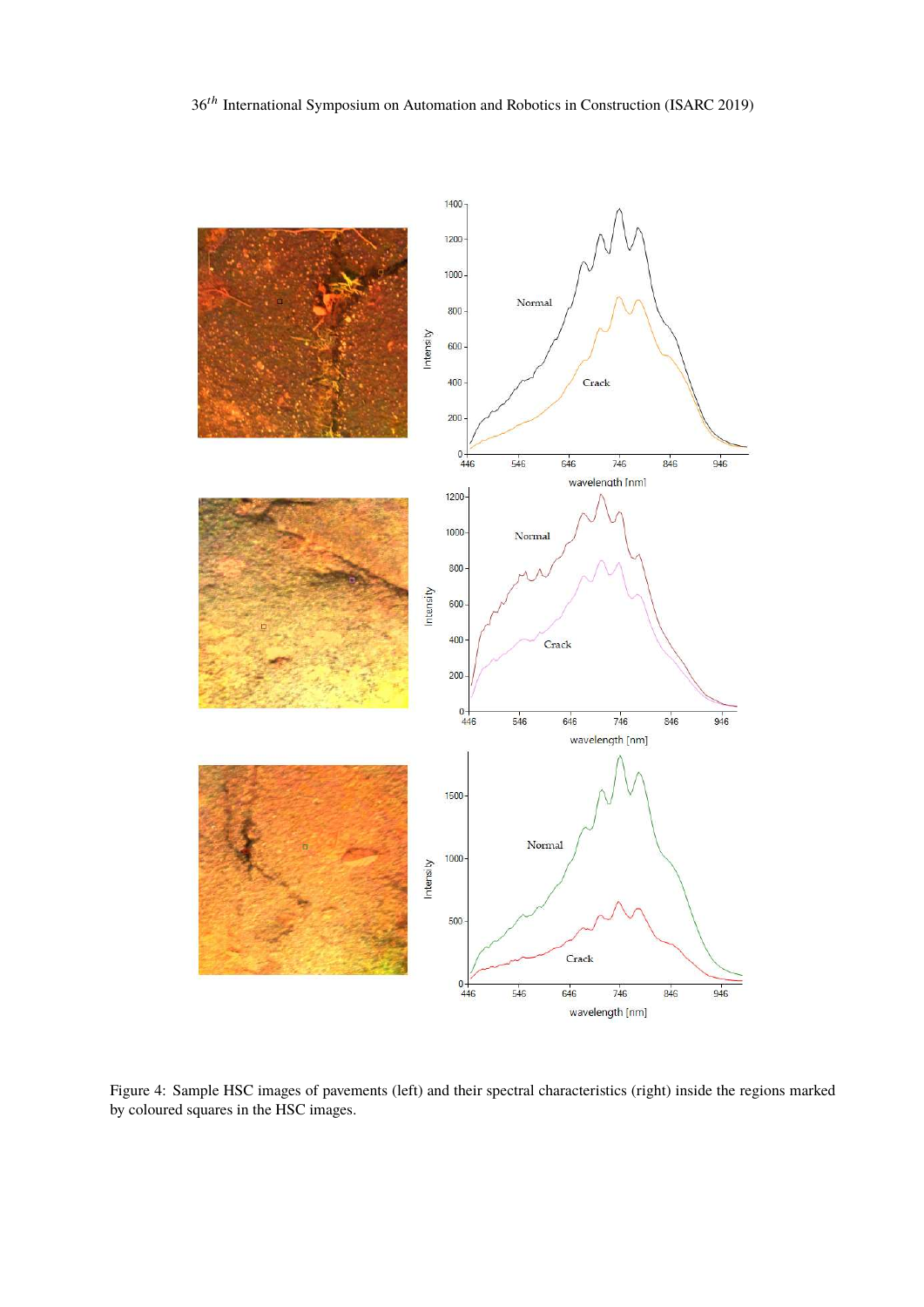36th International Symposium on Automation and Robotics in Construction (ISARC 2019)



Figure 5: Proposed slope angle φ ( Left ) computed for Sample Pavement for crack and surface regions, and the histogram (Right)



Figure 6: VIS2 Ratio ( Left ) computed for Sample Pavement for crack and surface regions and the histogram (Right)



Figure 7: VIS2 Difference ( Left ) computed for Sample Pavement for crack and surface regions and the histogram (Right)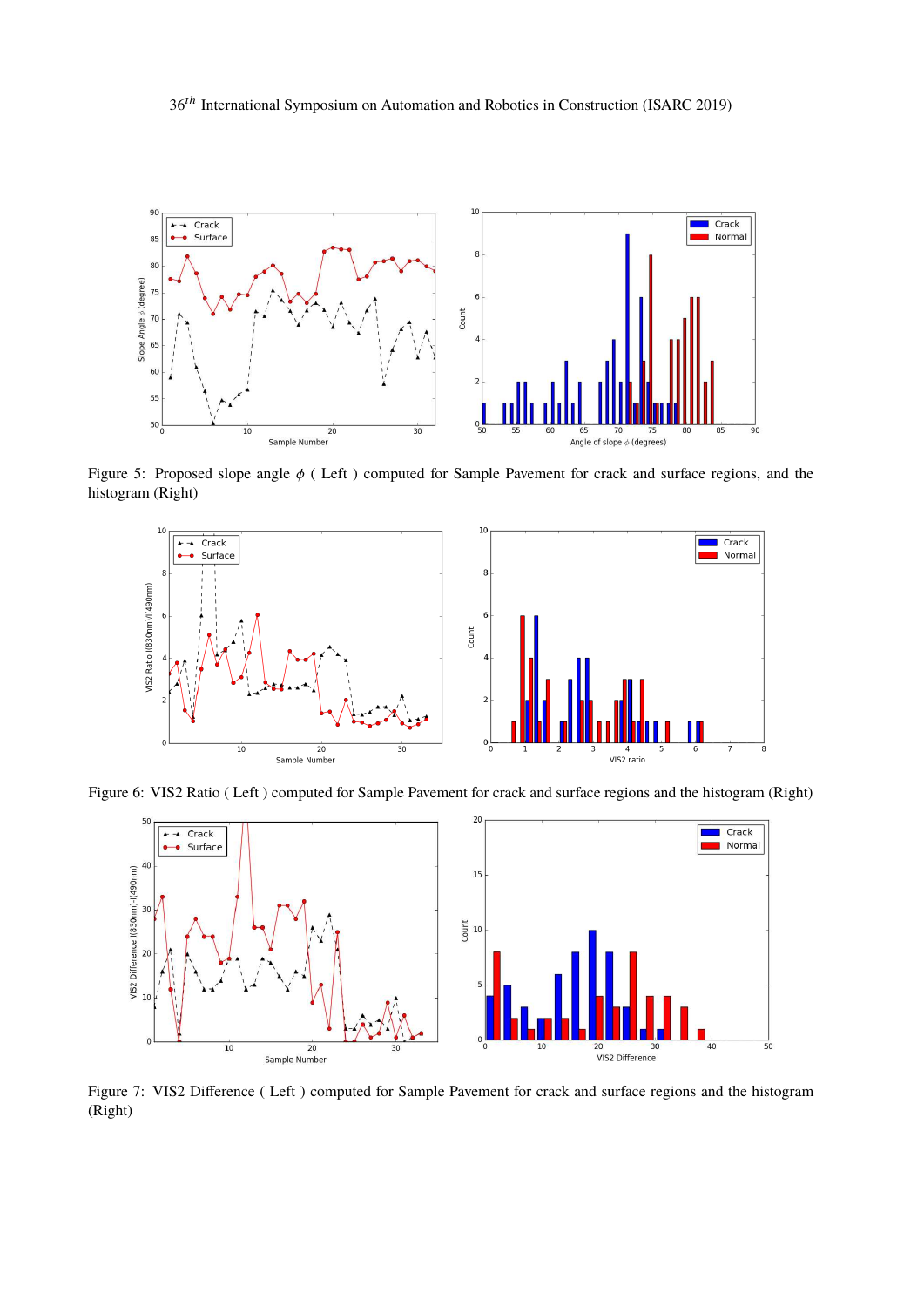# **4 Results**

The hyperspectral camera used in this study is a Cubert (model S185) measuring in the range (450nm-950nm) across 125 channels and fitted with a lens of 23 mm focal length. The total image size is 1000\*1000 pixels. With the optical system used, one pixel represent  $(0.5 * 0.5)$ mm area at one metre depth. The spectral range of the camera enables the measurement of the metal oxides's sensitive spectra as shown in Figure 1.

Several experiments were conducted using the camera to view real cracks in paved roads and 3 sample results are shown in Figure 4. The location of cracks are known in these experiments and both 'normal surface' and 'crack' pixels were randomly selected from identified areas. The images are shown on the left-hand side of Figure 4 and two square windows marked in the image, one for normal road surface and another for a crack region. The right-hand side curve shows the spectral response of both normal surface and crack reflection. The area used to capture the spectrum is fixed during this experiment to one pixel size.

It can be observed in Figure 4, that the crack reflection is less than the reflection from normal surface. It can also be observed that the slope of the spectrum in 450nm-550nm range is radically different from normal to crack surfaces. The angle  $\phi$  was computed using Equation 4, and shown in Figure 5 for regions of both cracks and normal surfaces for comparison.

It can be observed that the slope angle is lower for the crack regions than the surface regions of the pavements in most of the cases. The histograms of this angle computed for cracks and normal surfaces have very little overlap as shown in the right-hand side of Figure 5. However, for any given sample, the angle of slope of crack is always lower than that of road surface. This implies that a single threshold can be used to discriminate cracks from normal surfaces.

The VIS2 ratio was computed for the same sample set and is shown in Figure 6 as a ratio (Equation 2). The VIS2 difference (Equation 1) is also computed and shown in Figure 7. It is observed that the histograms are almost 80 % overlapping in Figures 6 and 7 compared to less than 20 % overlap in Figure 5.

## **5 Conclusions**

Hyperspectral imaging is exploited in this paper to discover the defects and anomalies in road pavement. HSC has the potential to be useful for revealing the defects in infrastructure by observing the changes in spectral reflectance caused by different materials. A new metric was used in this study as an indicator for the change of material and was shown to be a good indicator representing the change of metal oxides in the spectral region 450nm-550nm. The angle of slope of the spectral line in this region, is shown to be better than the VIS2 metric. The angle of the slope utilizes more information from the spectral response than the previous VIS2 indicator. Exploiting more spectral information is good to improve the clues used to find material changes and hence associate this with cracks and potholes and even normal wear of the road surface. This finding may allow fast extraction of defective road pavement areas.

# **6 Aknowledgement**

The authors gratefully acknowledge the financial support of the EPSRC under grant EP/N010523/1.

## **References**

- [1] M. Gavilan, D. Balcones, O. Marcos, D.F. Llorca, M.A. Sotelo, I. Parra, M. Ocana, P. Aliseda, P. Yarza, and A. Amirola. Adaptive road crack detection system by pavement classification. *Sensors*, 11(10):9628–9657, 2011.
- [2] E. Aldea and S. Le Hegarat-Mascle. Robust crack detection for unmanned aerial vehicles inspection in an a-contrario decision framework. *Journal of Electronic Imaging*, 24, 2015.
- [3] Y. Pan, X. Zhang, M. Sun, and Q. Zhao. Object-based and supervised detection of potholes and cracks from the pavement images acquired by UAV. *International Archives of the Photogrammetry, Remote Sensing and Spatial Information Sciences - ISPRS Archives*, 42(4W4):209–217, 2017.
- [4] N. Carmon and E. Ben-Dor. Mapping asphaltic roads' skid resistance using imaging spectroscopy. *Remote Sensing*, 2018.
- [5] M. Herold and Dar A. Roberts. Mapping asphalt road conditions with hyperspectral remote sensing. 01 2005.
- [6] V. Noronha, M. Herold, D. Roberts, and M. Gardner. Spectrometry and hyperspectral remote sensing for road centerline extraction and evaluation of pavement condition. 2002.
- [7] J. Liang. *Spectral-spatial Feature Extraction for Hyperspectral Image Classification*. PhD thesis, College of Engineering and Computer Science, The Australian National University, 2016.